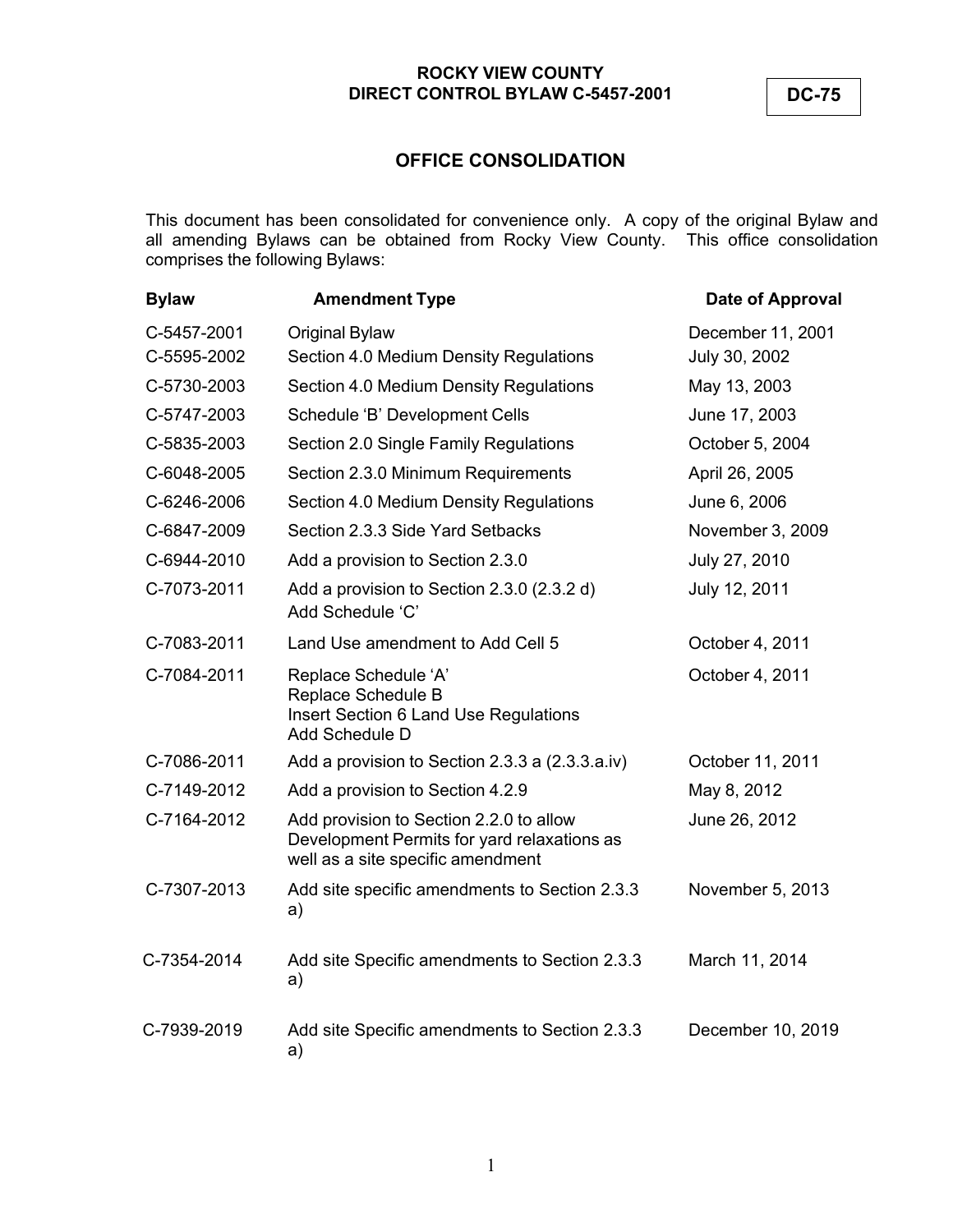# **DIRECT CONTROL BYLAW REGULATIONS**

The regulations of the Direct Control District comprise:

- 1.0.0 General Regulations
- 2.0.0 Land Use Regulations Hamlet Residential Development Cell
- 3.0.0 Land Use Regulations Public Services Development Cell
- 4.0.0 Land Use Regulations Medium Density Residential Development Cells A and B
- 5.0.0 Land Use Regulations Future Hamlet Residential Development Cell
- 6.0.0 Development Regulations
- 7.0.0 Definitions

## **1.0.0 GENERAL REGULATIONS**

- 1.1.0 The General Regulation contained within this Section are applicable to the entire Development Area which includes all development cells.
- 1.2.0 The General Administration (Part Two) and General Regulations (Part Three) as contained in the Land Use Bylaw (C-4841-97) shall apply unless otherwise specified in this bylaw.
- 1.3.0 Except where specifically noted that Council approval is required, the Development Authority shall consider and decide on applications for Development Permits for those uses which are listed as "Discretionary Uses" by this Bylaw provided the provisions of the same herein are completed in form and substance satisfactory to the Municipality.
- 1.4.0 The Development Authority shall cause to be issued Development Permits which have been approved.
- 1.5.0 For the purposes of this Bylaw, the lands shall be divided into Development Cells, the boundaries and description of which shall be more or less as indicated in Schedule "B" attached hereto and forming part herein, except as otherwise approved by Council.
- 1.6.0 The location, maximum size and shape of the Development Cells are approximate and will be determined by Plan of Survey in form and substance satisfactory to the Municipality, to be submitted to the Municipality by the Developer as an application for subdivision approval.
- 1.7.0 No development of the Lands shall be permitted without and until the Developer has prepared and submitted a Storm Water Management Plan prepared by a qualified Professional Engineer licensed to practice in the Province of Alberta in form and substance satisfactory to each of the Municipality and/or Alberta Environment and/or Alberta Transportation.
- 1.8.0 The Municipality shall not approve any application for subdivision for any development cell until approval has been granted by Alberta Environment to the Municipality for the expansion of the Langdon Municipal Sewage System.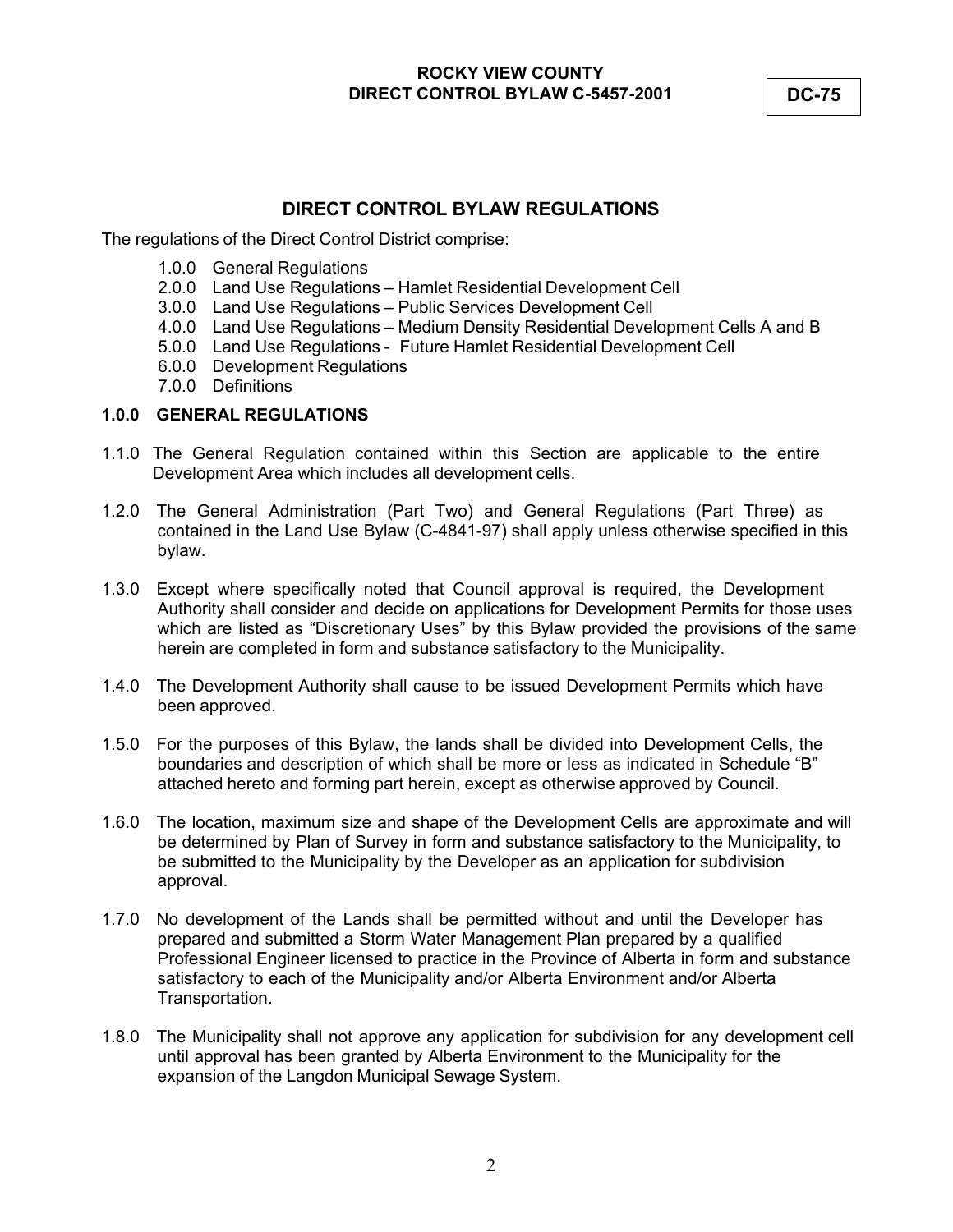- 1.9.0 The Water supply and distribution system required to service any of the development cells shall be via a piped water system constructed, licensed and permitted by Alberta Environment.
- 1.10.0 The New Residential Neighbourhood Policies 7.2.24, 7.2.25, 7.2.26 and 7.2.27 of the Hamlet of Langdon Area Structure Plan (Bylaw C-5049-99) shall be applied to the residential development cells.
- 1.11.0 The Medium Density Residential Policy 7.2.29 of the Hamlet of Langdon Area Structure Plan (Bylaw C-5049-99) shall be applied to the Medium Density Residential Development Cells.

## **2.0.0 LAND USE REGULATIONS – HAMLET RESIDENTIAL SINGLE FAMILY DEVELOPMENT CELL**

2.1.0 Purpose and Intent

The Purpose and intent of this Development Cell is to provide for single family residential development.

- 2.2.0 General Regulations
	- 2.2.1 Section 55 Hamlet Residential Single Family District (HR-1) of Land Use Bylaw C-4841-97 are applicable to this development cell unless otherwise stated in this Bylaw.
	- 2.2.2 The Development Authority may issue a Development Permit to grant relaxations for front, side, and rear yard setbacks for existing *Dwellings, single detached* so long as the amount of the variance does not exceed 20% of the required distance.

#### 2.3.0 Minimum Requirements

- 2.3.1 Parcel Size
	- a) fully serviced lots: 800.00 sq. m (8,625.47 sq.ft.)
	- b) fully serviced lots: 647.52 sq. m (6,970.08 sq. ft.) on lots identified on Schedule 'C'.
- 2.3.2 Yard, Front:
	- a) 6.0 m (19.7 ft.)
	- b) 4.0 m (13.12 ft.) on lots identified on Schedule 'C'
	- c) notwithstanding Section 2.3.2. a) Lot 16, Block 10, Plan 061 4270 within NE 22-23-27-W4M is permitted a front yard setback to be a minimum of 4.64 m in order to allow for the existing dwelling to remain.
	- d) notwithstanding Section 2.3.2.a) Lot 62, Block 10, Plan 061 4270 within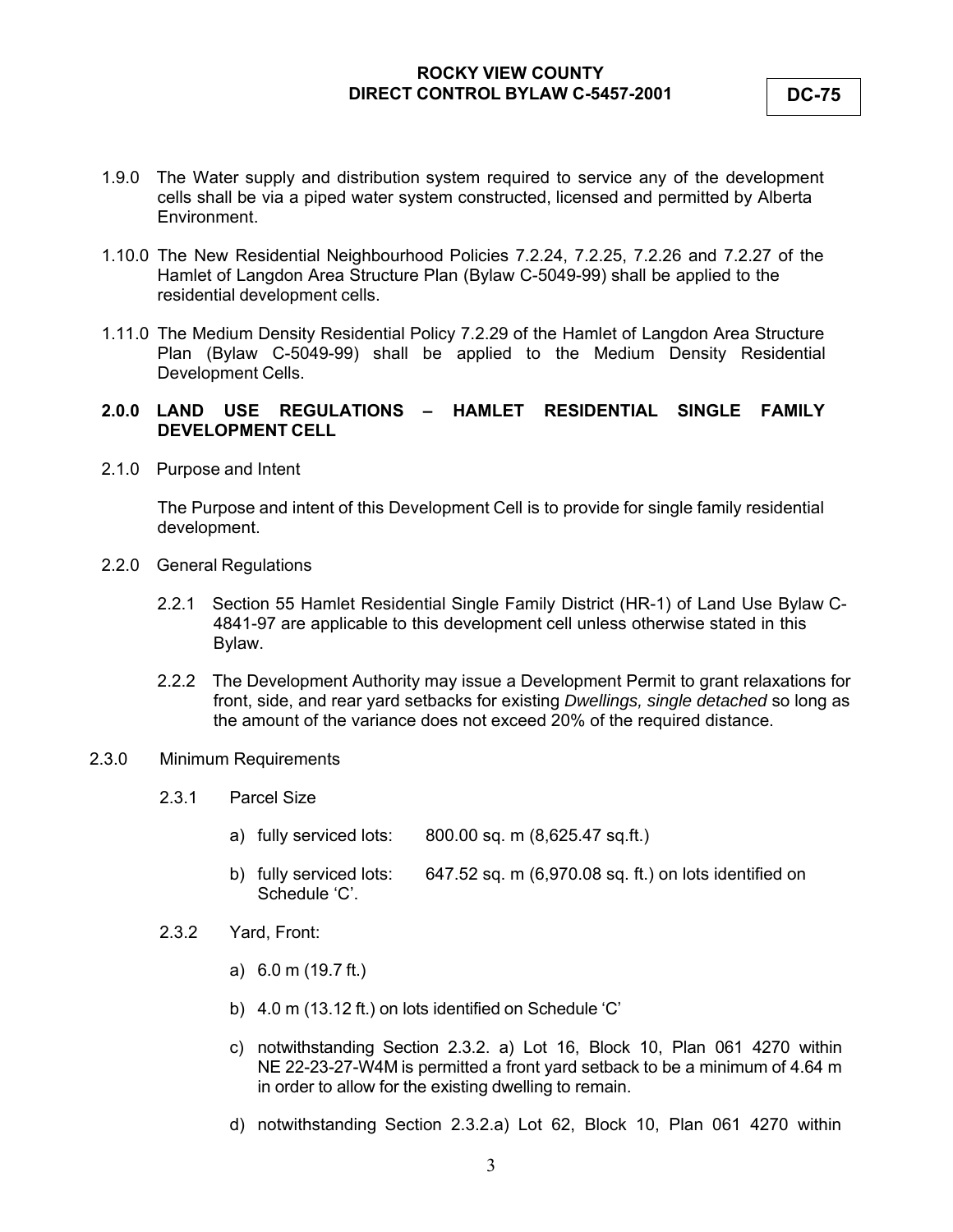NE 22-23-27-W4M is permitted a front yard setback to be a minimum of 5.90 m in order to allow for the existing dwelling to remain.

- 2.3.3 Yard, Side sites without lanes:
	- a) principal buildings
		- i) unobstructed yard, side: 1.52 m (5.00 ft.)
		- ii) notwithstanding Section 2.3.3. a) and Section 2.5.0, Lot 28, Block 5, Plan 051 4172 is permitted one side yard setback to be a minimum of 1.28 m, in order to permit a 1.52 m long cantilever extension to remain.
		- iii) notwithstanding Section 2.3.3. a) and Section 2.5.0, Lot 17, Block 12, Plan 061 4270 within NE 22-23-27-W4M is permitted one side yard setback to be a minimum of 0.99 m, in order to permit a 1.53 m long cantilever extension to remain.
		- iv) notwithstanding Section 2.3.3. a) and Section 2.5.0, Lot 20, Block 2, Plan 021 2943 within NE 22-23-27 W4M is permitted one side yard setback to be a minimum of 0.91 m, in order to permit two cantilever extensions, 1.31 m and 1.83 m in length, to remain.
		- v) notwithstanding Section 2.3.3.a) and Section 2.5.0, Lot 19, Block 2, Plan 021 2943 within NE 22-23-27-W4M is permitted one side yard setback to be a minimum of 1.22 m, in order to permit a 1.83 m long cantilever extension to remain.
		- vi) notwithstanding Section 2.3.3 a) and Section 2.5.0, Lot 3, Block 4, Plan 0212943 within NE-22-23-27-W04M is permitted one side yard setback to be a minimum of 0.95 m, in order to permit a 1.59 m long cantilever extension to remain.
		- vii) notwithstanding Section 2.3.3. ) and Section 2.5.0, Lot 17, Block 1, Plan 0311120 within NE-22-23-27-W04M is permitted one side yard setback to be a minimum of 0.97 m, in order to permit a 1.60 m long cantilever extension to remain.
		- viii) notwithstanding Section 2.3.3. a) and Section 2.5.0, Lot 24, Block 3, Plan 0212943, NE-22-23-27-W4M is permitted one side yard setback to be a minimum of 0.97 m, in order to permit a 1.60 m long cantilever extension to remain.
- 2.3.4 Habitable ground floor area (excludes basement):
	- a) 90.0 sq. m (968.8 sq. ft.), single storey dwelling.
	- b) 90.0 sq. m (968.8 sq. ft.), being the combined area of any two levels of a split level dwelling.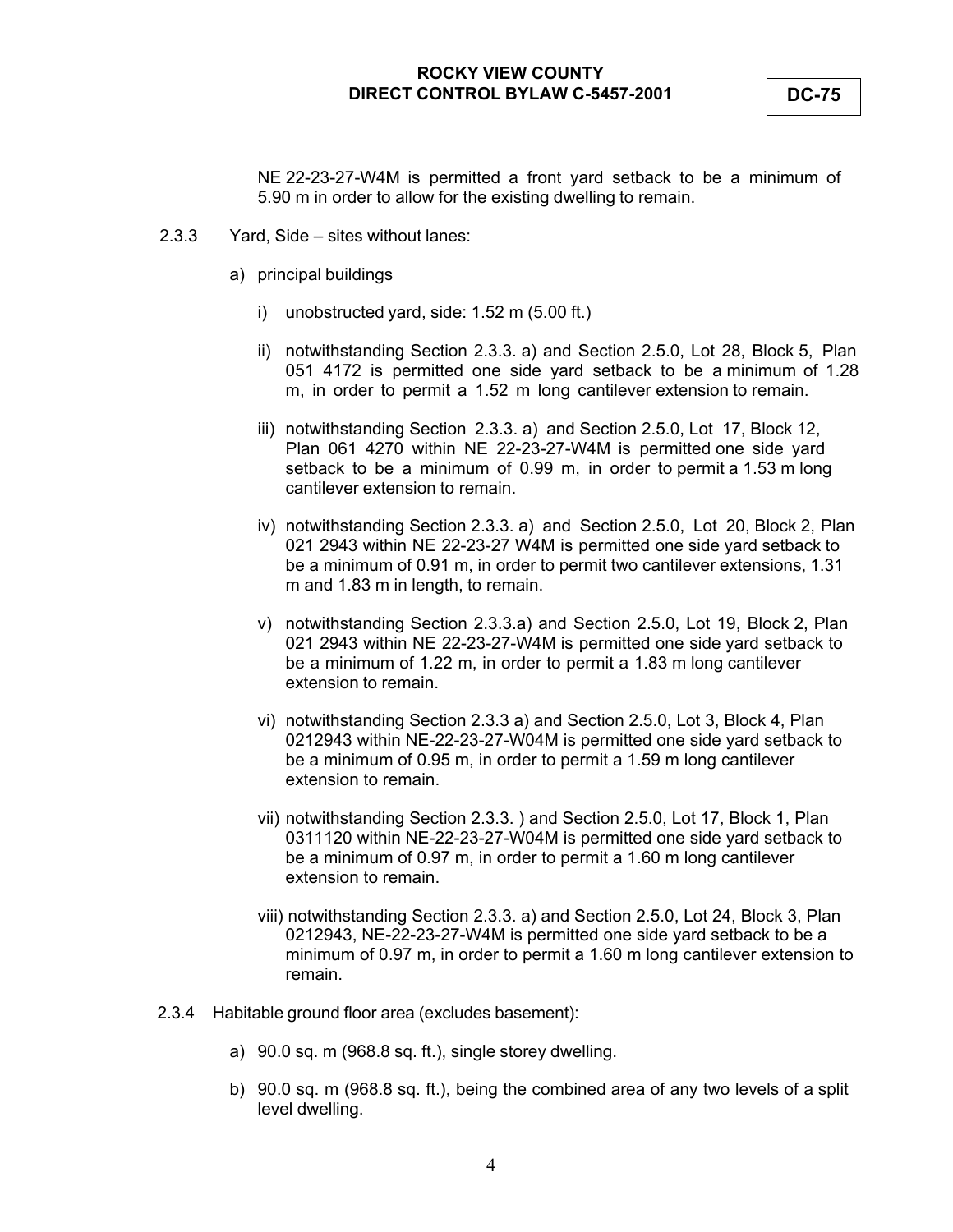- c) 55.74 sq. m (600.0 sq. ft.) main floor area, plus 55.74 sq. m (600.0 sq. ft.) second floor area, two storey dwelling including stair well.
- d) 74.0 sq. m (796.6 sq. ft.) split level or bi-level main floor area, plus 18.0 sq. m (193.8 sq. ft.) second floor area, two storey dwelling.
- e) 90.0 sq. m (968.8 sq. ft.) main floor for a dwelling, moved-in.
- 2.4.0 Maximum Limits
	- 2.4.1 Site Coverage:
		- a) Maximum Total Site Coverage (All Buildings): 35%.
		- b) Maximum Coverage of Accessory Buildings: 10%.
	- 2.4.2 Height of buildings:
		- a) principal building: 10.30 m (33.79 ft.)
	- 2.5.0 Special Regulations
		- 2.5.1 With respect to Section 2.3.2 Yard, Side there shall be no side yard extensions into the defined minimum required setback. Section 38 of the Land Use Bylaw that provides for cantilever extensions is not applicable under this Direct Control District.
		- 2.5.2 Accessory Buildings are not permitted within the Front Yard of any Dwelling Unit.
		- 2.5.3 The driveway connecting a garage (attached and/or detached) to a public road shall be a minimum length of 6.5 m (21.33 ft) when measured from the back of a curb or back of sidewalk.

## **3.0.0 LAND USE REGULATIONS – PUBLIC SERVICES DEVELOPMENT CELL**

3.1.0 Purpose and Intent

The purpose and intent of this Development Cell is to provide for the development of Institutional, Educational and Recreational uses.

- 3.2.0 General Regulations
	- 3.2.1 Section 59 Public Services District of Land Use Bylaw 4841-97 are applicable to this development cell unless otherwise stated in this Bylaw.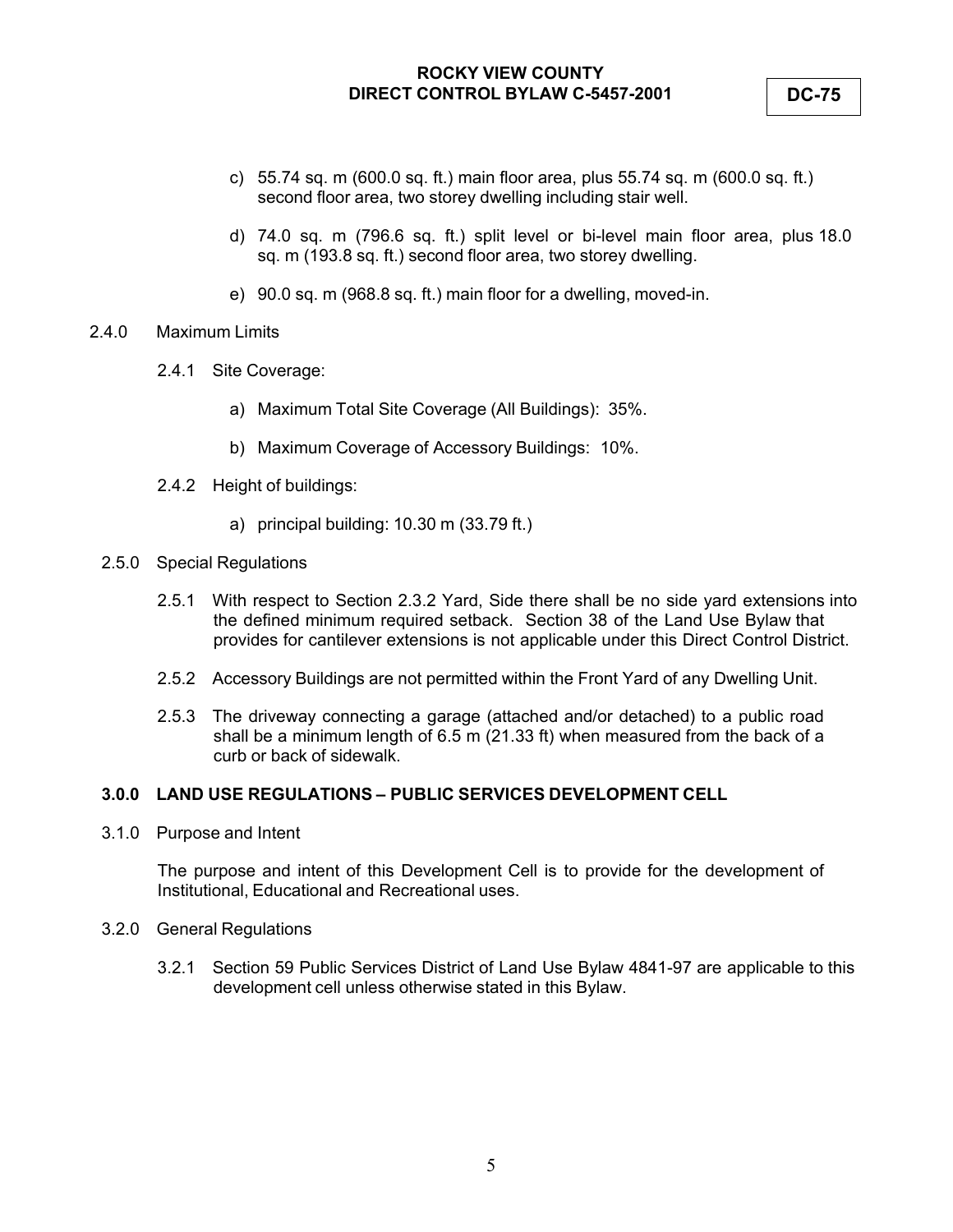## **ROCKY VIEW COUNTY DIRECT CONTROL BYLAW C-5457-2001 DC-75**

## **4.0.0 LAND USE REGULATIONS – MEDIUM DENSITY RESIDENTIAL DEVELOPMENT CELLS**

#### **MEDIUM DENSITY DEVELOPMENT CELL A**

## **The area located in the southeasterly corner as shown in Schedule 'B' comprising 2.20 hectares (5.44 acres).**

4.1.0 Purpose and Intent

The purpose and intent of this Development Cell is to allow for the development of medium density residential development of 55 dwelling units at no more than 10 units per gross acre.

4.1.1 Uses

*Dwelling, Semi-detached Dwelling, Single-detached Accessory Buildings Home-Based Business, Type I Signs for identification of the development only* 

## Development Requirements

- 4.1.2 Maximum Area of Medium Density Residential Cell: 2.207 hectares (5.430 acres)
- 4.1.3 Maximum Density: 10 units per gross acre
- 4.1.4 Maximum Number of residential dwelling units: 55
- 4.1.5 Maximum Number of dwellings per unit: 1
- 4.1.6 Maximum of 39 Dwelling, Semi-Detached Two Story
- 4.1.7 Maximum of 16 Dwelling, Semi-Detached Bungalow
- 4.1.8 Maximum of 1 Single Detached Dwelling
- 4.1.9 Minimum Off-Street Parking: 2 per dwelling unit that include a minimum of 1 covered parking stall per dwelling unit.

#### **Setbacks**

- 4.1.10 Minimum Front Yard Setback:
	- a) Principal Building: 5.0 m (16.40 ft.)
- 4.1.11 Minimum Side Yard Setback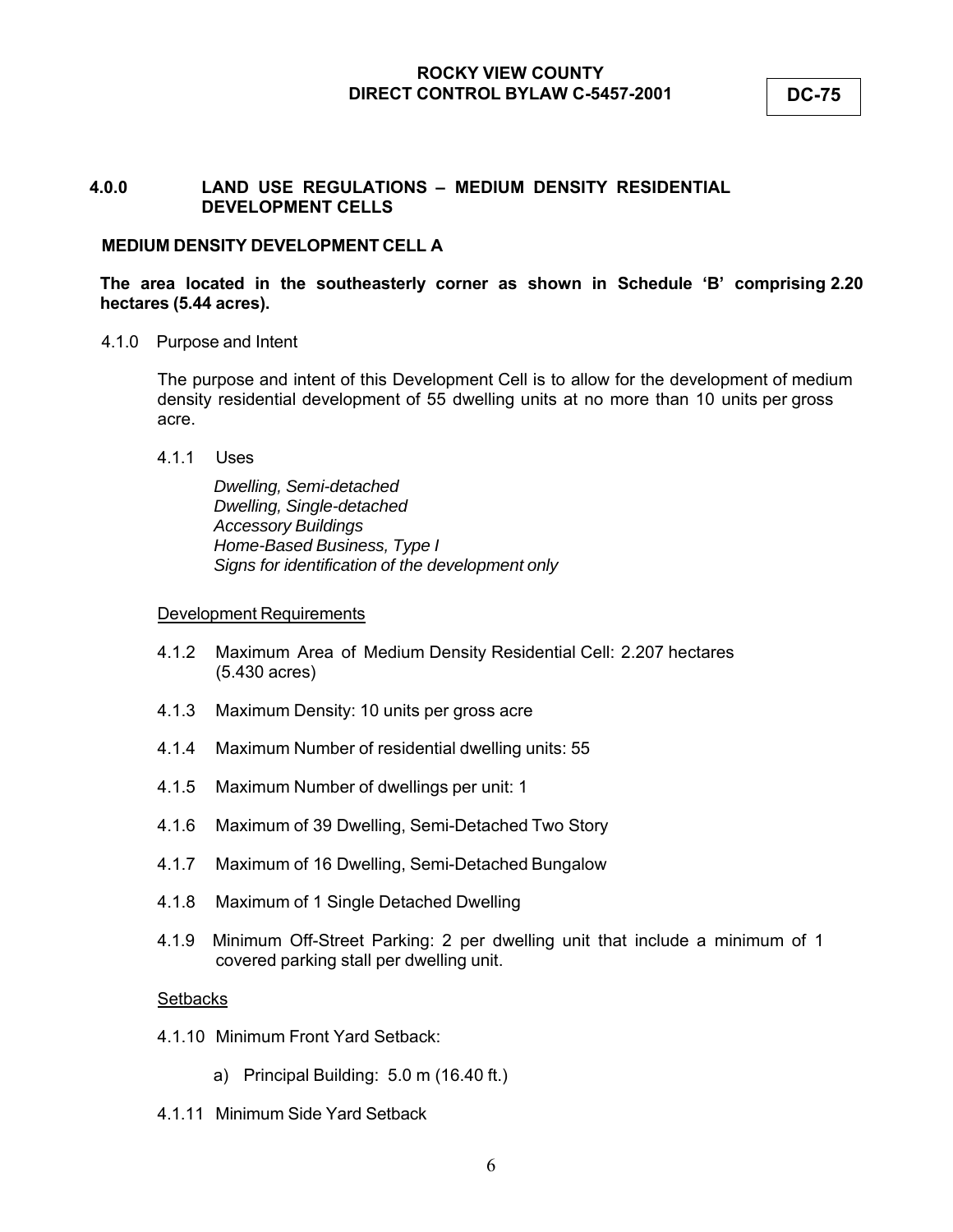- a) 3.0 m (9.84 ft.) adjacent to the western property line of the condominium plan designated as the Hamlet Residential Single Family Development Cell.
- b) unobstructed 1.20 m (3.94 ft.) all other.
- c) Zero setback where a fire separation is built on a bareland condominium unit property line which separates units within a semi-detached building.
- d) unobstructed 1.00 m (3.28 ft.) for accessory buildings.
- 4.1.12 Minimum Rear Yard Setback:
	- a) Principal Building: 5.0 m (16.40 ft.).
	- b) Accessory Building:
		- i) 2.0 m (6.56 ft.)
		- ii) Zero Setback from property line with lane.
- 4.1.13 The Rear Yard Setback for any dwelling unit shall be deemed as the unit property line fronting the common property containing a road or lane.

#### Building Requirements

- 4.1.14 Maximum Building Height:
	- a) Principal Building: 10 m (32.81 ft.)
	- b) Accessory Building: 6.0 m (19.69 ft.)
- 4.1.15 Minimum Habitable Floor Area of Dwelling Unit:
	- a) Bungalow Semi-Detached Dwelling Unit: 110 sq. m (1,184.07 sq. ft.)
	- b) Two Story Semi-Detached Dwelling Unit: 55 sq. m (592.03 sq. ft.)
	- c) Single Detached Dwelling Unit: 55 sq. m (592.03 sq. ft.)
- 4.1.16 Maximum Number of Accessory Buildings per Unit: 1
- 4.1.17 Maximum Area of Accessory Buildings: 18.5% of the bareland condominium unit

#### Special Regulations

- 4.1.18 Accessory Buildings are not permitted within the Front Yard or Side Yard Setbacks of any Dwelling Unit.
- 4.1.19 With respect to Section 4.1.11 and 4.1.12 under Setbacks there shall be no side yard extensions into the defined minimum required setback. Section 38 of the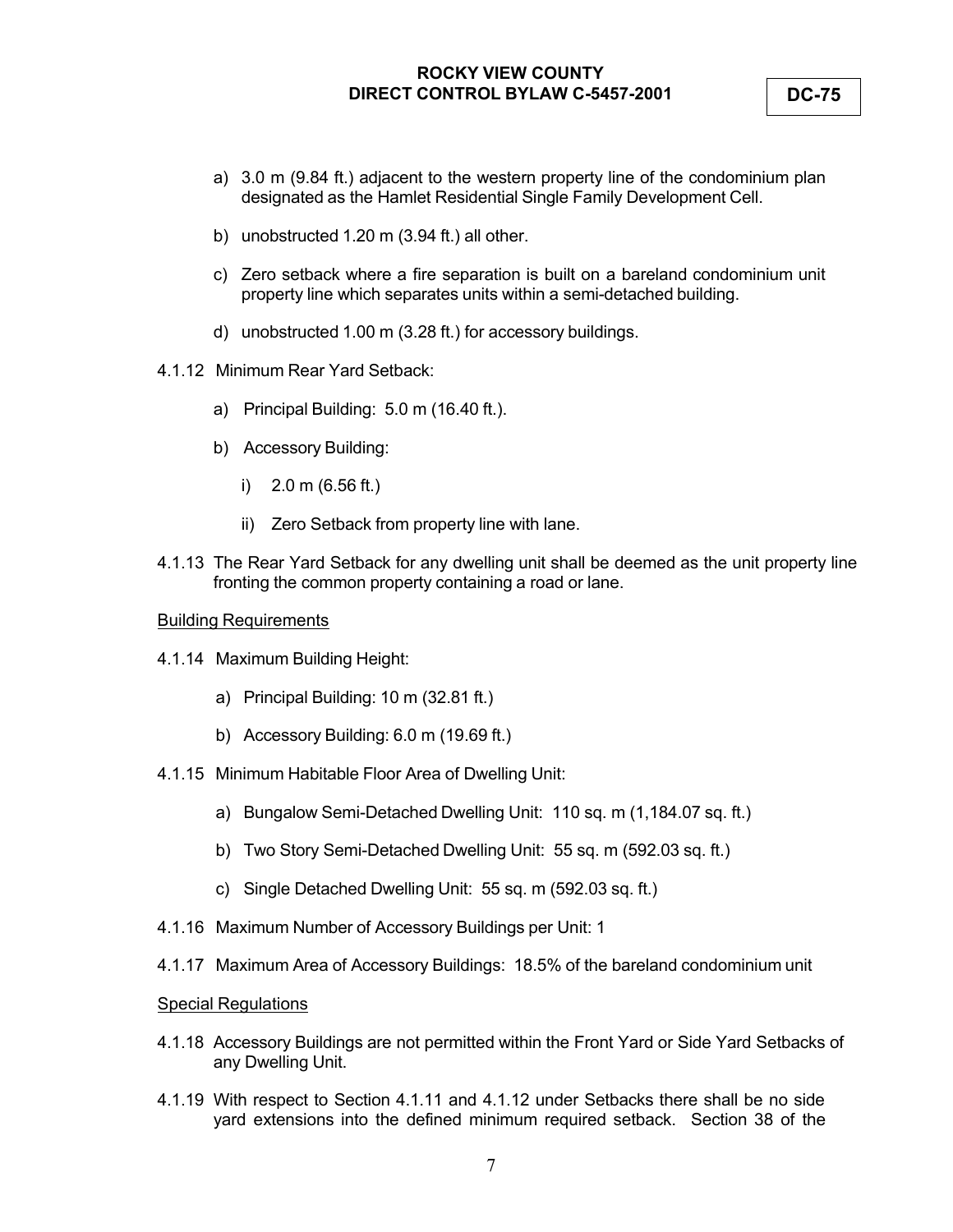Land Use Bylaw which provides for cantilever extensions is not applicable under this Direct Control District.

#### **MEDIUM DENSITY DEVELOPMENT CELL B**

## **The area located in the north easterly corner as shown in Schedule 'B' containing 2.349 hectares (5.8 acres)**

4.2.0 Purpose and Intent

The purpose and intent of this Development Cell is to allow for the development of a comprehensively designed medium density, residential development that will be compatible in scale and character with the surrounding low density single family residential.

4.2.1 Uses

Dwellings, Row Accessory Building located in Common Use Area, less than 23 sq. m (247.58 sq. ft.) Home-based Business, Type 1 Signs for identification of the development only

#### Development Requirements

- 4.2.2 Maximum Area of Medium Density Residential Cell: 2.349 hectares (5.8 acres)
- 4.2.3 Maximum Density: 10.0 units per gross acre
- 4.2.4 Maximum Number of residential dwelling units: 58
- 4.2.5 Maximum Number of dwellings per unit: 1
- 4.2.6 Maximum Number of attached dwelling units: 6

### **Setbacks**

- 4.2.7 Minimum Front Yard Setback:
	- a) Principal Building: 5.0 m (16.40 ft.)
- 4.2.8 Minimum Side Yard Setback:
	- a) 1.5 m (4.92 ft.), side yards
	- b) Zero setback where a fire separation is built on a bareland condominium unit property line which separates units within a building
- 4.2.9 Minimum Rear Yard Setback:
	- a) Principal Building: 7.5 m (24.60 ft.)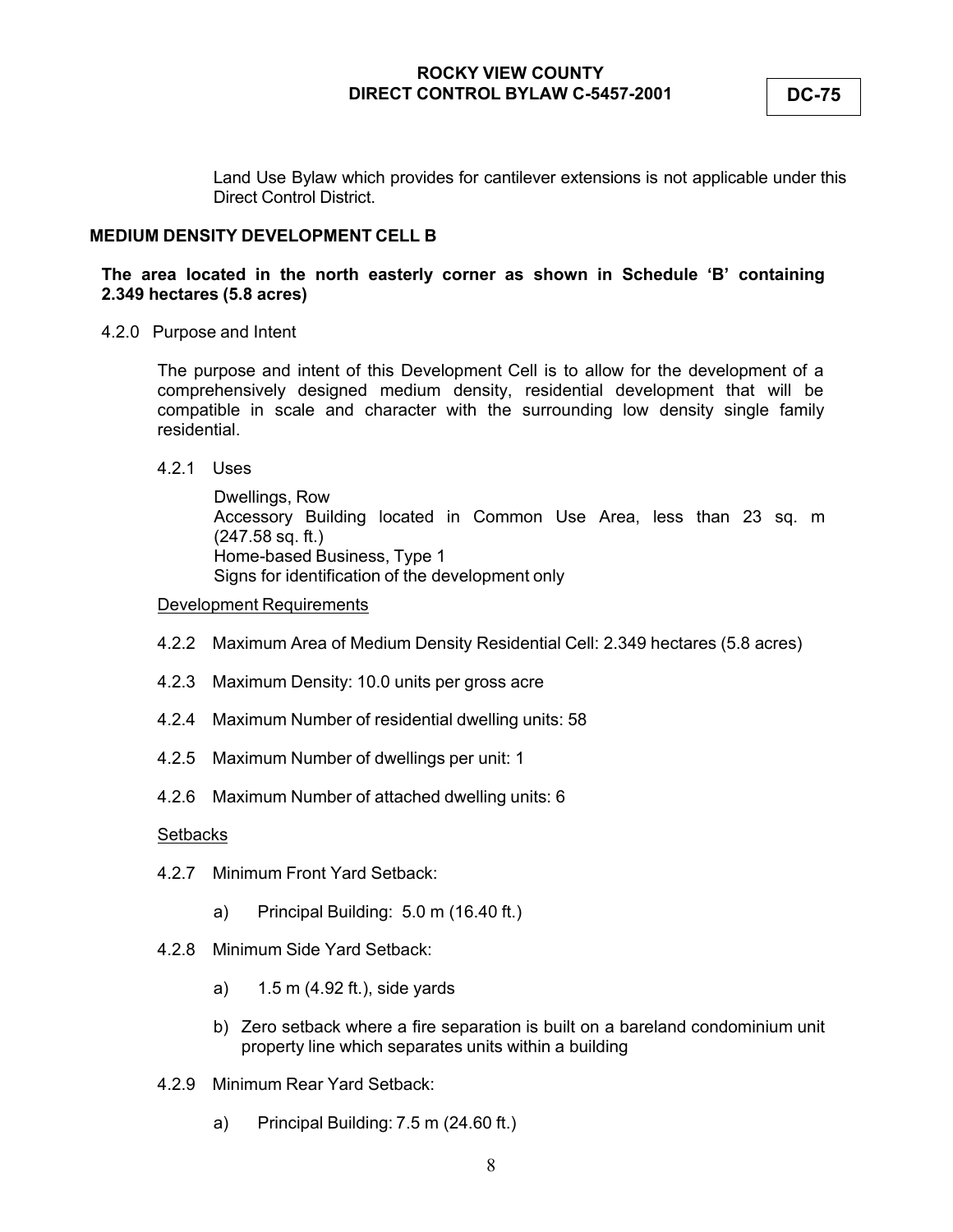- b) notwithstanding Section 4.2.9 a) Units 15, 16, 19-22, 25, 26, 31, 32, 35-38, 41, 42, Plan 071 5588 within NE 22-23-27-W4M are permitted a rear yard setback to be a minimum of 6 m.
- 4.2.10 Notwithstanding the other regulations of this Development Cell, where a Dwelling, Row abuts a site designated to allow Dwellings, single detached housing as a Use, the following regulations shall apply:
	- a) Minimum landscaped setback of  $6 \text{ m}$  (19.68 ft.) shall be required from any Dwelling, Row Unit to any property line common with Single Detached Housing. Where a sideyard setback is proposed adjacent to a rear yard of any property designated to allow for Dwellings, single detached housing as a use, a minimum of 1.5 m (4.92 ft.) shall apply.
	- b) No outdoor parking, trash collection or outdoor storage areas shall be developed within  $3.0$  m (9.84 ft.) of any property line that abuts a site designated to allow Dwellings, single detached housing as a Use;

#### Building Requirements

- 4.2.11 Maximum Building Height:
	- a) Principal Building: 10 m (32.81 ft.)
- 4.2.12 Maximum Total Site Coverage (All Buildings): 35%
- 4.2.13 Minimum Building Habitable Floor Area of a Dwelling Unit:
	- a) Dwellings, Row Unit: 92.9 sq. m (1000 sq. ft.).
- 4.2.14 Design techniques including, but not limited to, the use of sloped roofs, variations in building Setbacks and articulation of building façades, shall be employed in order to minimize the perception of massing of the building when viewed from adjacent residential areas and roadways to the satisfaction of the Development Authority.

### Parking and Access

- 4.2.15 Minimum Off-street Parking: 2 per dwelling unit that includes a minimum of 1 covered parking stall per dwelling unit.
- 4.2.16 The driveway connecting a garage (attached and/or detached) to a road shall be a minimum length of 6.5 m (21.33 ft.) when measured from the back of a curb or back of sidewalk.
- 4.2.17 Visitor parking shall be provided as 1 parking space per 15 dwellings.
- 4.2.18 Primary access to and from the site shall be from an extension of Moe Avenue with only emergency access permitted from HWY #797 (Centre Street).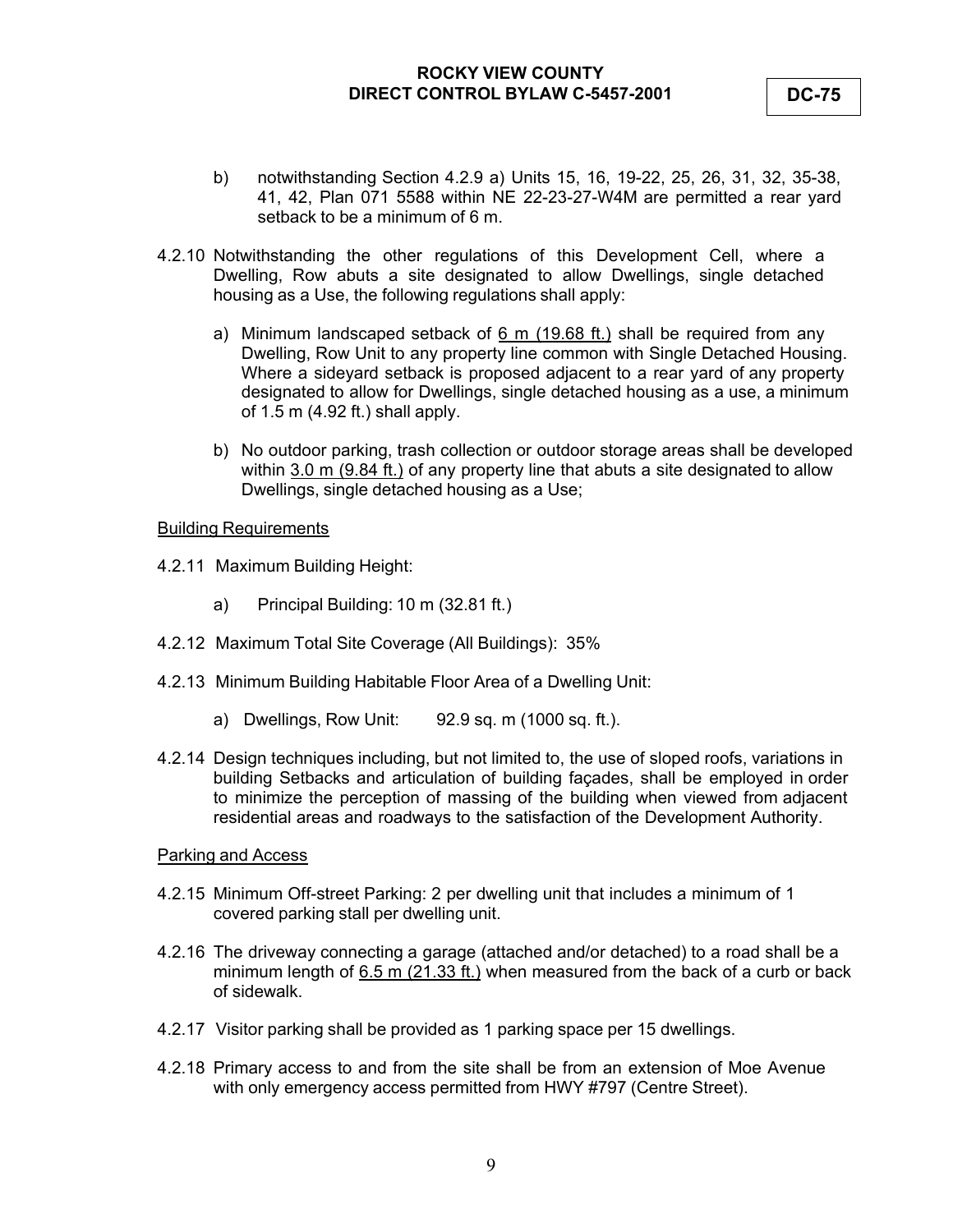## Landscaping, Lighting and Amenity Space

- 4.2.19 To ensure that a high standard of appearance and a sensitive transition to the surrounding land users are achieved, a detailed Landscaping plan for the entire site shall be submitted to and approved by the Development Authority.
- 4.2.20 Any exterior lighting of the site shall be designed so that the lighting is directed away from the adjacent residential development to the south and west, and the intensity of illumination shall not extend beyond the boundaries of the site.
- 4.2.21 A minimum of 27.5 sq. m (296 sq. ft.) of Amenity Area per dwelling shall be provided and be developed as communal recreational space and is to be located and designed to serve as space for the active or passive recreation and enjoyment of the occupants of this residential development.

## **5.0.0 LAND USE REGULATIONS – FUTURE HAMLET RESIDENTIAL SINGLE FAMILY DEVELOPMENT CELL**

5.1.0 Purpose and Intent

The purpose and intent of this Development Cell is to recognize the future potential of the lands for Hamlet Residential Single Family subdivision and development and to allow the current agricultural uses to continue until such time the land is developed for single family residential.

- 5.2.0 General Regulations
	- 5.2.1 Section 45 Farmstead District of Land Use Bylaw 4841-97 shall be applied to Lot 1, Plan 951 2519 of this development cell unless otherwise stated in this Bylaw.
	- 5.2.2 Section 43.10 Ranch and Farm District of Land Use Bylaw 4841-97 shall be applied to the NE 22-23-27-W4M of this development cell unless otherwise stated in this Bylaw.

## **6.0.0 LAND USE REGULATIONS - MORNINGTON DEVELOPMENT CELL**

6.1.0 Purpose and Intent

The Purpose and intent of this Development Cell is to provide for single family residential and estate residential development.

- 6.2.0 General Regulations
	- 6.2.1 Section 55 Hamlet Residential Single Family District (HR-1) of Land Use Bylaw C-4841-97 are applicable to this development cell unless otherwise stated in this Bylaw.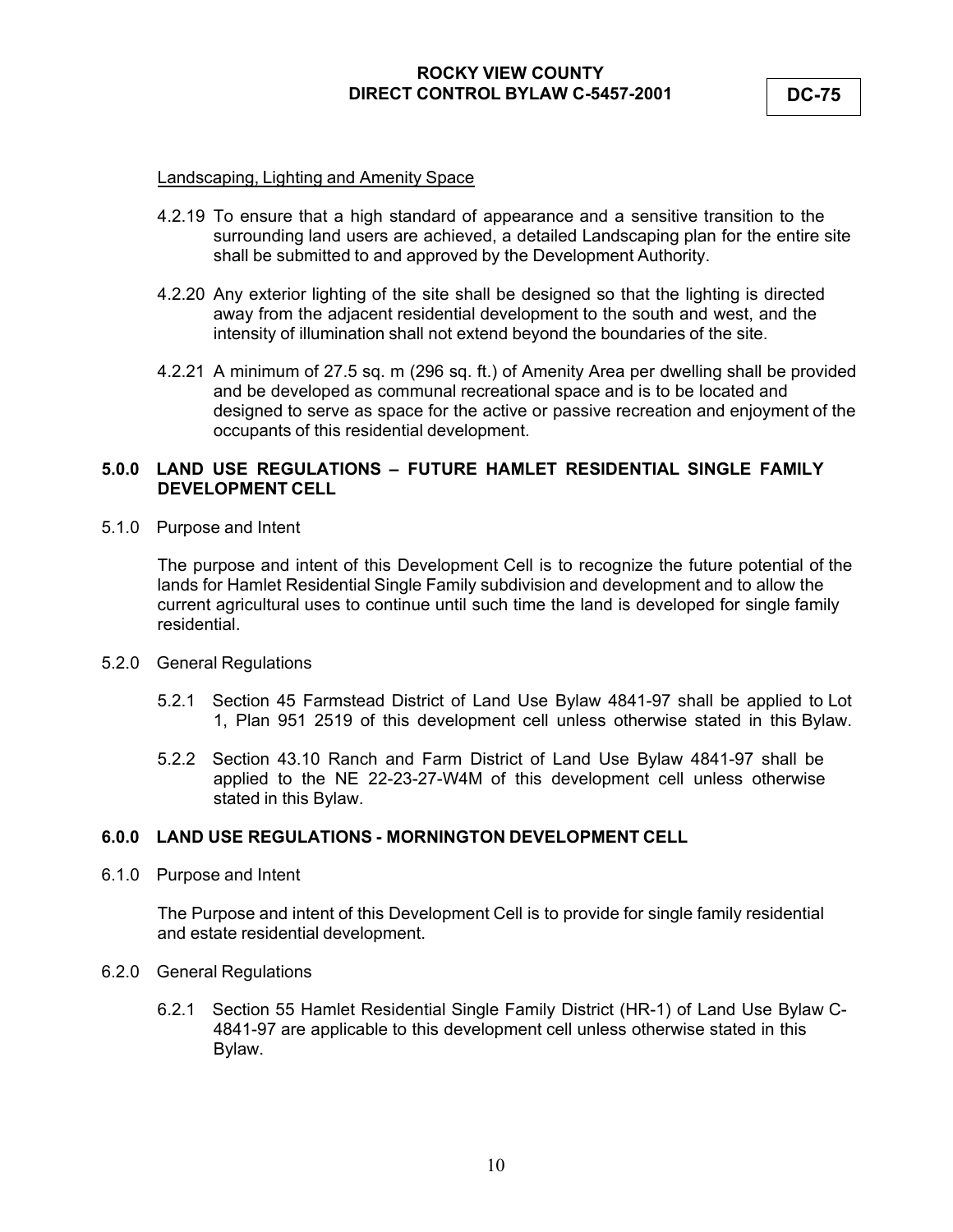## **ROCKY VIEW COUNTY DIRECT CONTROL BYLAW C-5457-2001 DC-75**

#### 6.3.0 Minimum Requirements

- 6.3.1 Parcel Size:
	- a) fully serviced single family lots: 525.00 sq. m (5,662.79 sq. ft.) on lots identified Schedule "D".
	- b) estate residential lots: 0.36 hectares (0.90 acres).

#### 6.3.2 Yard, Front:

- a) 4.0 m (13.12 ft.).
- 6.3.3 Yard, Side sites without lanes:
	- a) principal buildings (unobstructed yard, side): 1.52 m (5.00 ft.).
- 6.3.4 Habitable ground floor area (excludes basement):
	- a) 90.0 sq. m (968.8 sq. ft.), single storey dwelling.
	- b) 90.0 sq. m (968.8 sq. ft.), being the combined area of any two levels of a split level dwelling.
	- c) 55.74 sq. m (600.0 sq. ft.) main floor area, plus 55.74 sq. m (600.0 sq. ft.) second floor area, two storey dwelling including stair well.
	- d) 74.0 sq. m (796.6 sq. ft.) split level or bi-level main floor area, plus 18.0 sq. m (193.8 sq. ft.) second floor area, two storey dwelling.  $e$ ) sq. ft.) main floor for a dwelling, moved-in.

#### 6.4.0 Maximum Limits

- 6.4.1 Site Coverage:
	- a) Maximum Total Site Coverage (All Buildings): 45%.
	- b) Maximum Coverage of Accessory Buildings: 10%.
- 6.4.2 Height of buildings:
	- a) Principal building: 11.00 m (36.09 ft.).
- 6.5.0 Special Regulations
	- 6.5.1 Accessory Buildings are not permitted within the Front Yard of any Dwelling Unit.
	- 6.5.2 The driveway connecting a garage (attached and/or detached) to a public road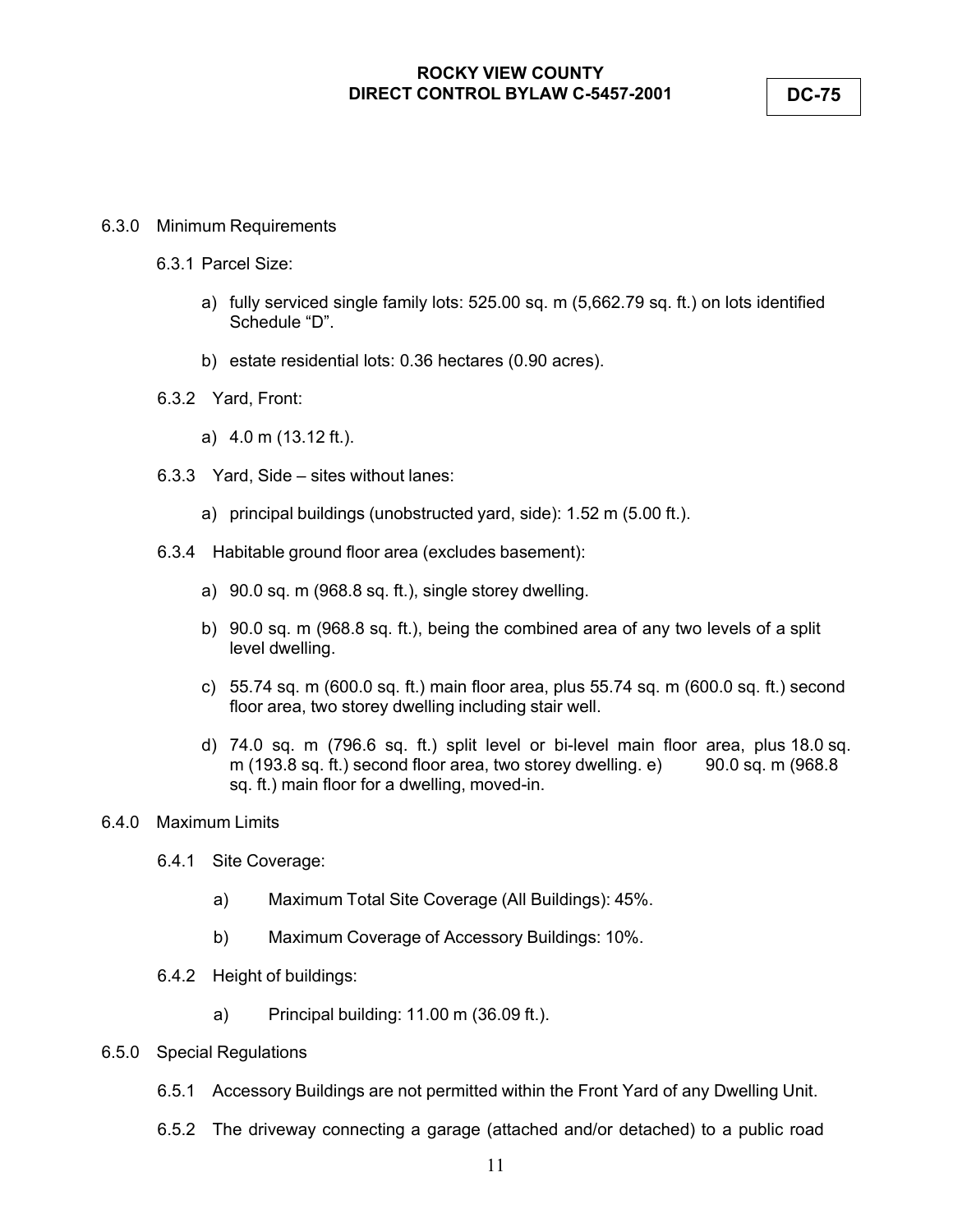shall be a minimum length of 6.5 m (21.33 ft.) when measured from the back of a curb or back of sidewalk.

## **7.0.0 DEVELOPMENT REGULATIONS**

- 7.1.0 A *Traffic Impact Analysis (TIA)* for the entire development area (all development cells) shall be completed to the satisfaction of the Municipality and Alberta Transportation prior to subdivision approval for each development cell.
- 7.2.0 A *Final Grading Plan* shall be prepared to the satisfaction of the Municipality prior to endorsement of any development cell for registration.
- 7.3.0 All applications for development and building approval within the grading plan area, shall, as a condition of approval, submit "*grade verification*" to the Municipality. Grade verification shall be prepared by a qualified professional , and verify that the elevations at the bottom of footing and main floor are in compliance with finished grades identified in the final grading plan.

### **8.0.0 DEFINITIONS**

### 8.1.0 **Development** - means:

- (a) any excavation or stockpile and the creation of either of them.
- (b) a building or an addition to, or replacement, or repair of a building.
- (c) a change of use of land or a building or an act done in relation to land or a building that results in a change in the use of the land or building.
- (d) a change in the intensity of use of land or a building or an act done in relation to land or a building that results in a change in the intensity of use of the land or building.
- 8.2.0 **Development Agreement**  is an agreement between the Developer and the Municipality specifying development regulations, criteria or conditions necessary to ensure all developments and subdivisions on the land conform to Municipal approvals.
- 8.3.0 **Development Cell**  means an area of land contains uses as defined and prescribed by this Bylaw.
- 8.4.0 **Final Grading Plan** establishes the following:
	- (a) All grades, existing and proposed, for the area proposed for subdivision.
	- (b) All cut and fill areas for the area proposed for subdivision.
	- (c) Maximum and minimum bottom of footing elevations for developments within the area proposed for subdivision.
	- (d) Maximum and minimum main floor elevations for development within the area proposed for subdivision.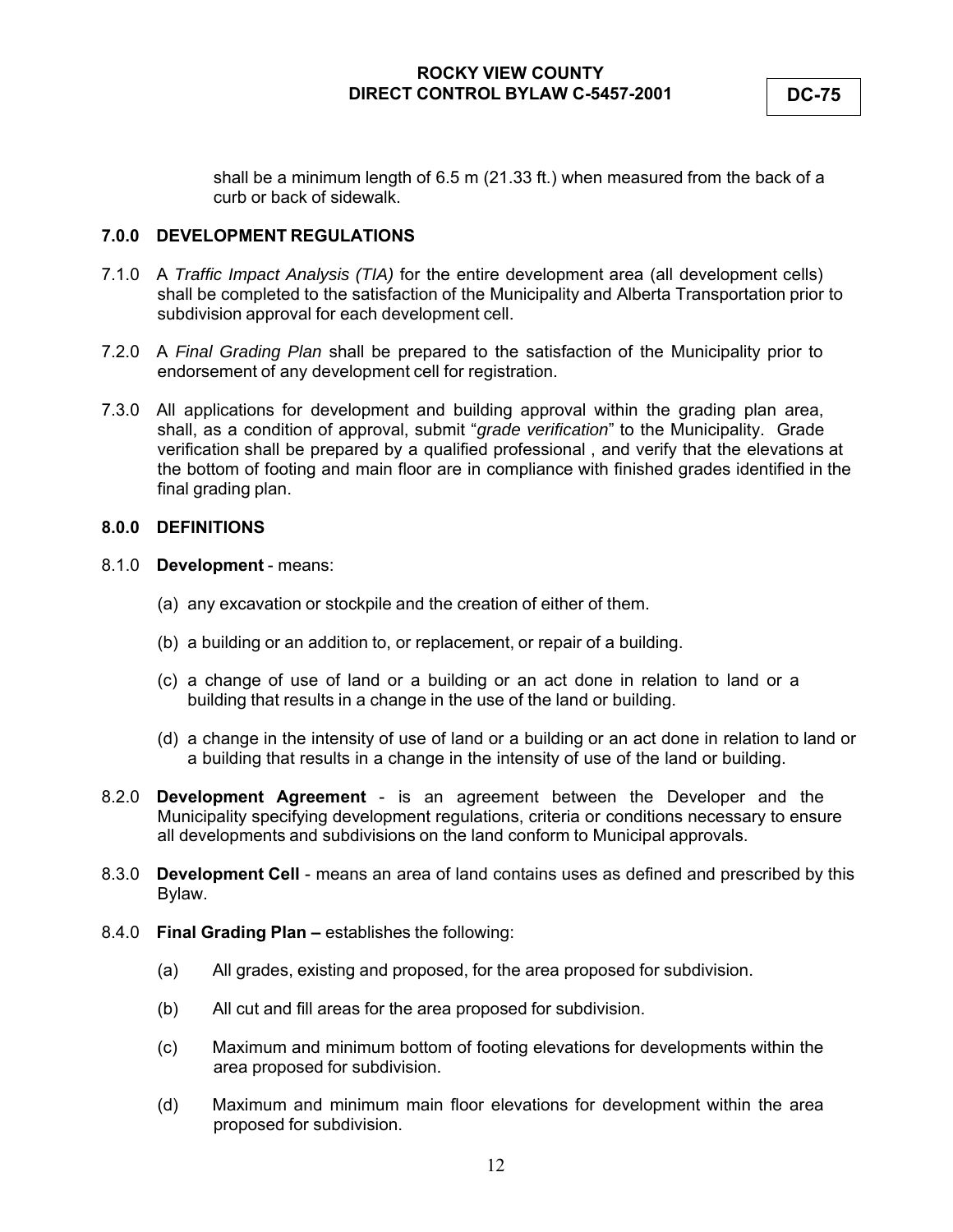- (e) Final elevations for all corners of lots proposed for subdivision and final elevations adjacent to all walls for developments within the area proposed for subdivision.
- (f) Any other matter deemed appropriate by the Municipality.
- 8.5.0 **Grade Verification** refers to verification that is prepared by a qualified professional for a building and/or structure under construction within a development area. The grade verification identifies the elevation at the bottom of footing and at the main floor relative to geodetic elevations established in an adopted grading plan and verifying that these elevations are in conformity to the adopted grading plan.
- 8.6.0 **Hamlet Reserve** transitional private open space or private park space, that may be improved or unimproved open space, until such time the land is developed for medium density residential.
- 8.7.0 **Lands**  means the lands as shown on Schedule "A" attached hereto.
- 8.8.0 **Traffic Impact Analysis**  An area specific study that may include, but is not limited to, an analysis and evaluation of the potential impact of a proposed subdivision and/or development on the existing transportation network;
- 8.9.0 **Utilities or utilities, public**  means a system or works used to provide for public consumption, benefit, convenience or use: water or steam; sewage disposal; public transportation operated by or on behalf of the municipality; irrigation; drainage; fuel; electric power; heat; waste management; telecommunications; residential or commercial street lighting and includes the thing that is provided for public consumption, benefit, convenience or use.
- 8.10.0 Terms not defined above have the same meaning as defined in Section 9.0.0 of Land Use Bylaw C-4841-97.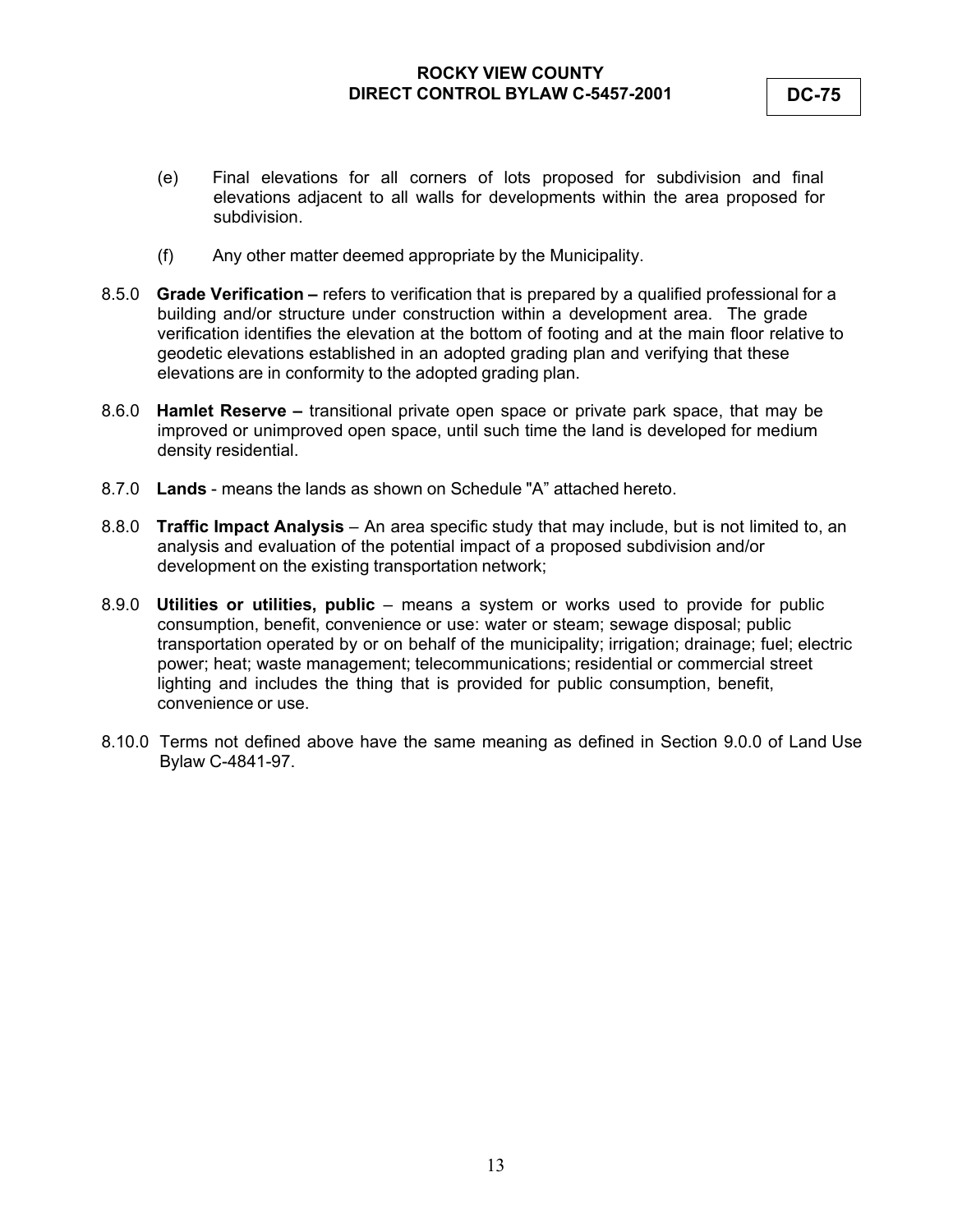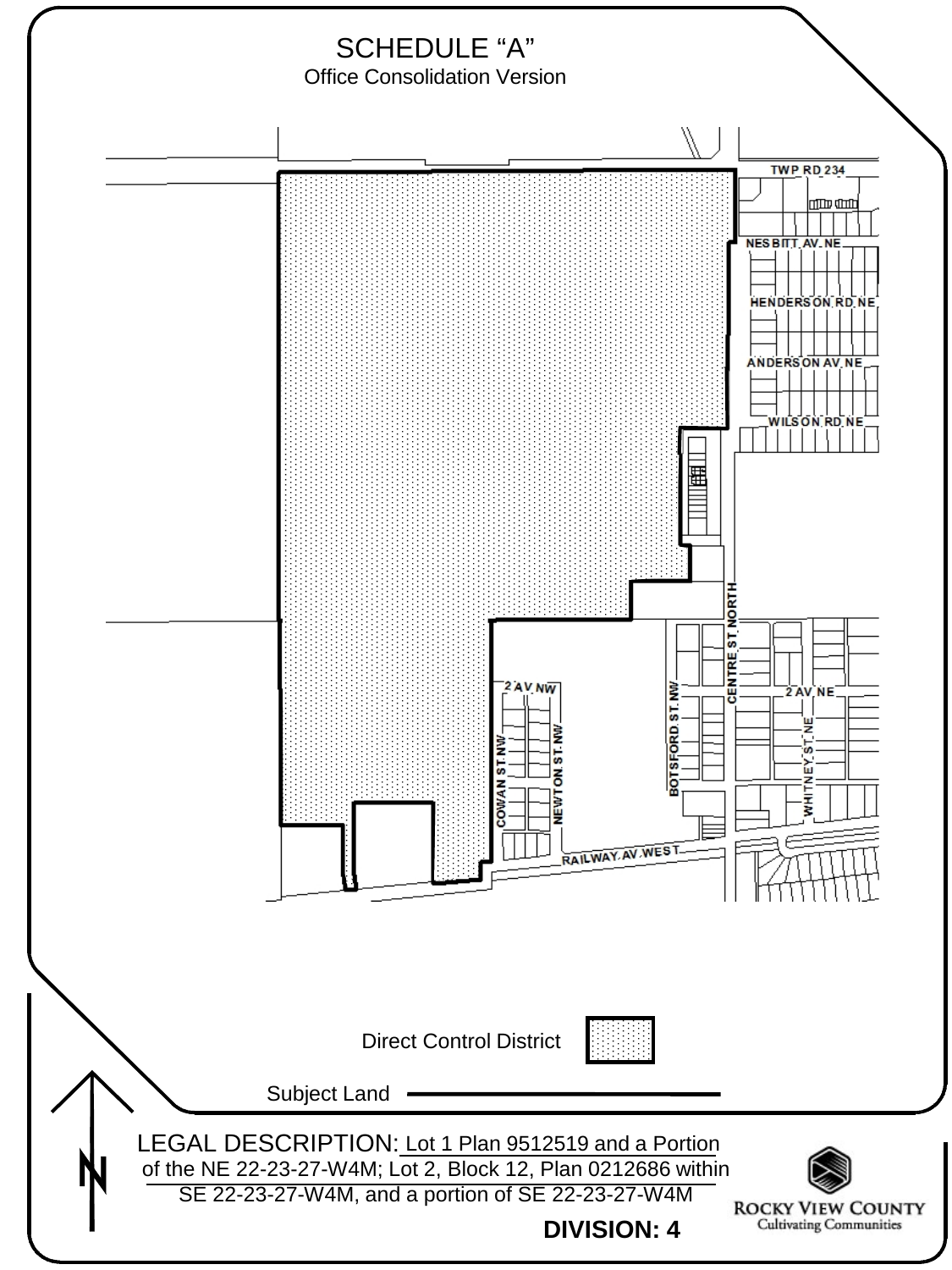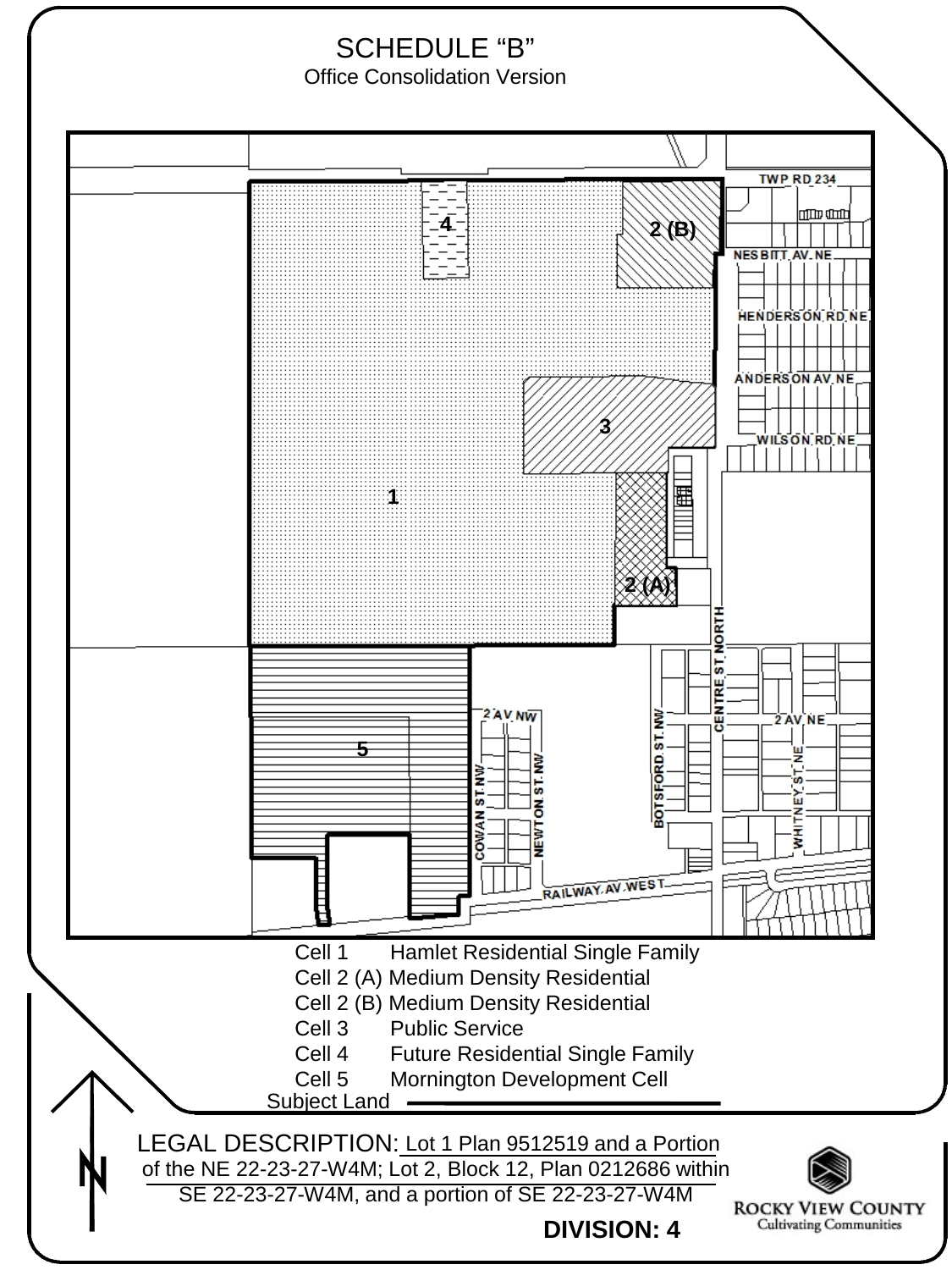